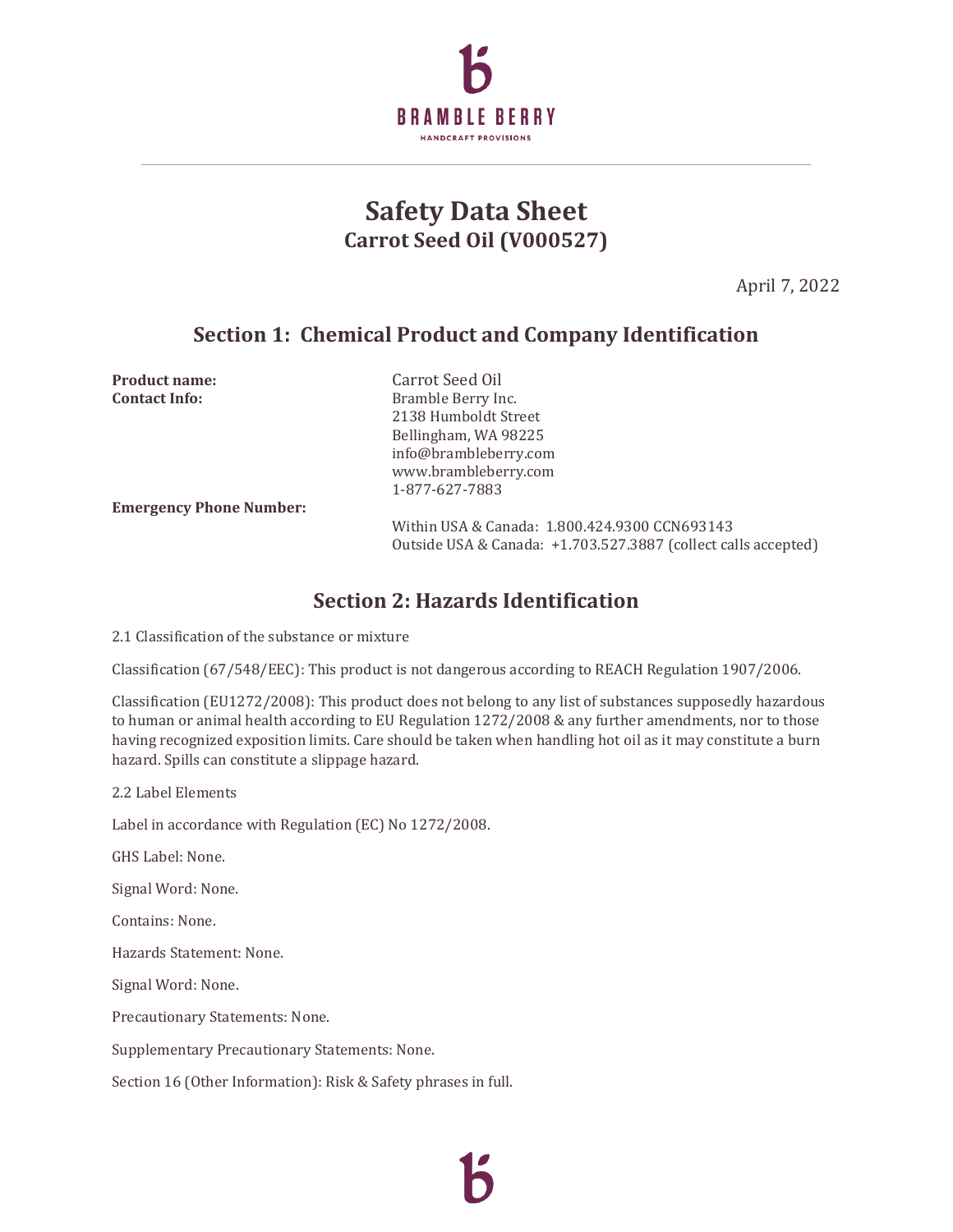

2.3 Other Hazards Adverse physio-chemical properties: None. Adverse effects on human health: None.

# **Section 3: Composition/Information on Ingredients**

3.1 Substances: Not Applicable.

3.2 Mixtures: Not Applicable.

#### **Section 4: First Aid Measures**

4.1 Description of First Aid Measures

General Information: Always remove contaminated clothing immediately.

Inhalation: Not expected for this particular product, however always best avoiding proactive inhalation.

Ingestion: No instruction as this is a non-toxic product.

Skin Contact: No instruction as this is a non-toxic product.

Eye Contact: Wash immediately & thoroughly with clean tap water.

4.2 Most important symptoms & effects (Acute & Delayed)

None.

4.3 Indication of any immediate medical attention or special treatment required Not Applicable.

## **Section 5: Fire-Fighting Measures**

5.1 Extinguishing material

Foam, Co2, Dry Chemical Powder.

5.2 Special hazards arising from the substance Or mixture

This product may only form ignitable mixtures or burn above the flash point. Dangerous combustion products

include smoke & oxides of carbon.

5.3 Advice for fire-fighters

Standard. Wear self-contained breathing apparatus in confined spaces.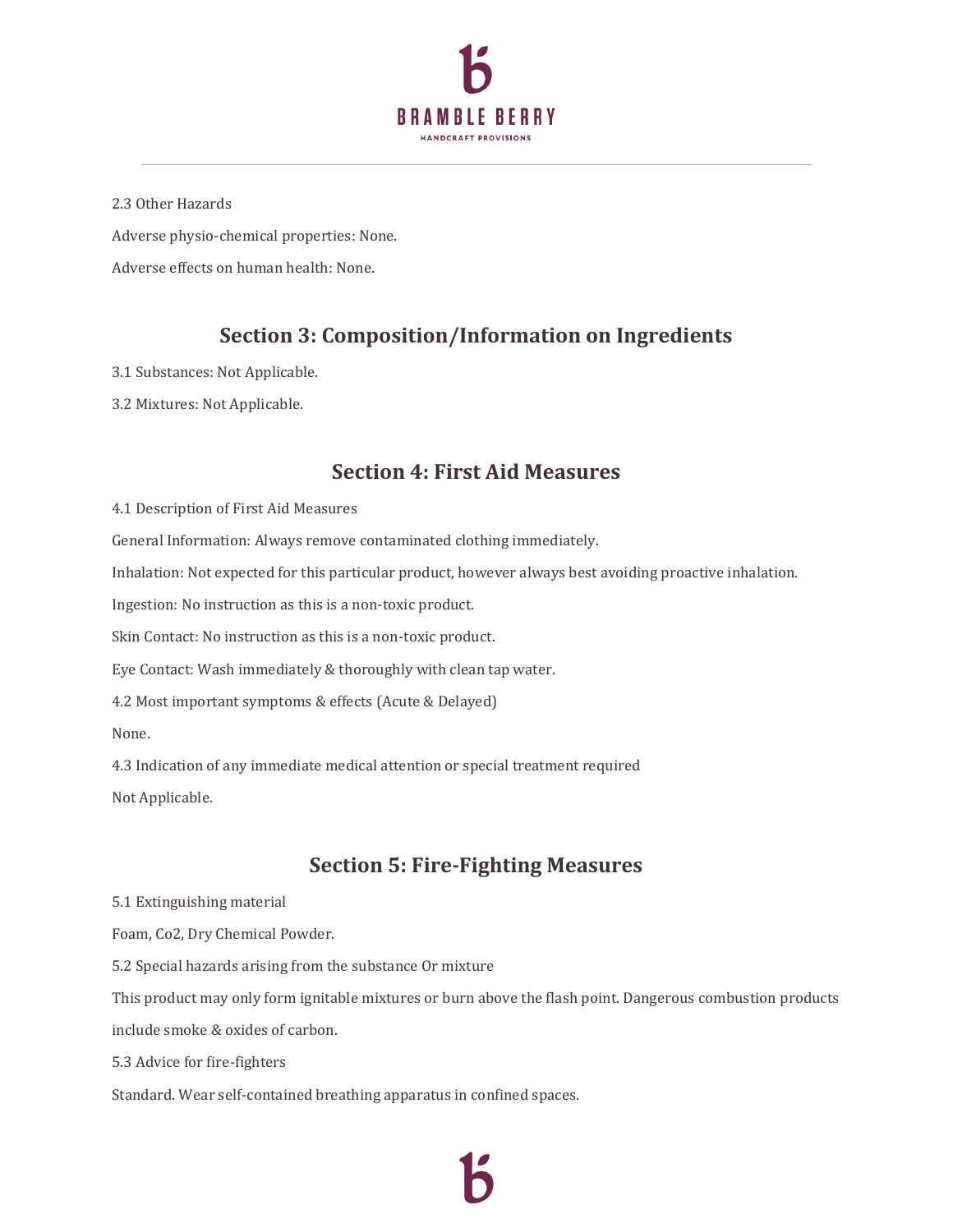

# **Section 6: Accidental Release Measures**

6.1 Personal precautions None Required. 6.2 Environmental precautions None Required. 6.3 Methods & material for containment and cleaning up Spills can be absorbed by cloth or sawdust, washed away with water & cleaned with sodic products. 6.4 References to other sections Refer & consider section 8.

Refer & consider section 13.

# **Section 7: Handling and Storage**

7.1 Precautions for safe-handling

Handle in accordance with good hygiene and safety practice. Keep containers sealed when not in use. Prevent spills & leaks to avoid slip hazard. Always wear personal protective clothing (refer to section 8). Do not eat, drink, sniff or smoke whilst handling this product. Provide suitable mechanical equipment for the safe handling of drums & heavy packages.

7.2 Conditions for safe storage, including any incompatibilities

Keep the product container tightly closed, in a dry, ventilated area (at temperatures <20°C). Keep away from potential sources of ignition and protected from light. Maintain limited contact with oxygen.

7.3 Specific end use(s)

No Data.

# **Section 8: Exposure Controls/Personal Protection**

8.1 Control Parameters

None.

8.2 Exposure Controls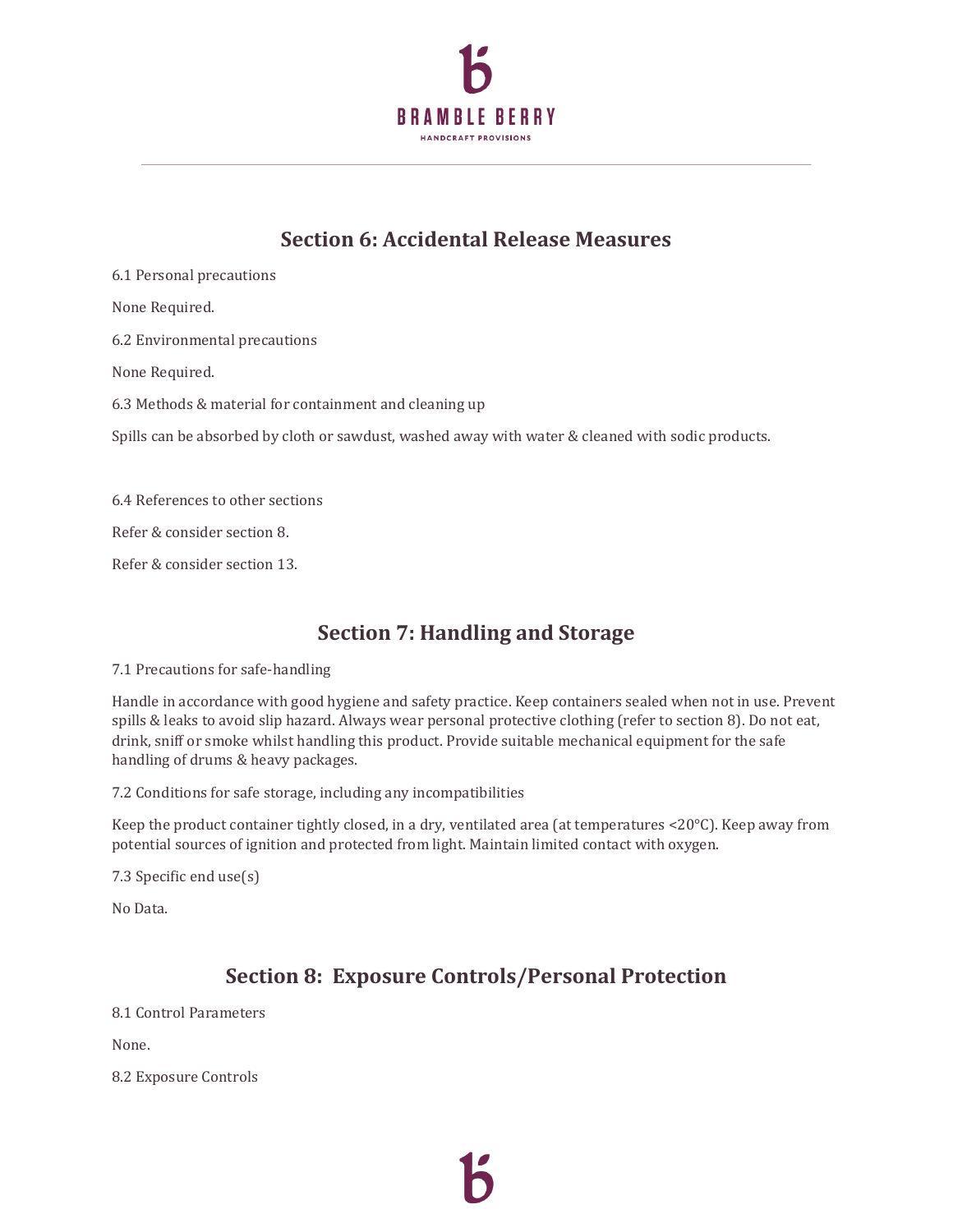

Eye Protection: Not required as a non-toxic product, however we still recommend taking precautions by wearing protective eye-wear when handling the product.

Hand Protection: None.

Respiratory Equipment: None.

Hygiene Measures: None.

Engineering Measures: None.

#### **Section 9: Physical and Chemical Properties**

9.1 Physical & Chemical Properties Appearance: OILY LIQUID

Colour: GREEN

Odour: CHARACTERISTIC

Relative Density: NO DATA

Flash Point (°C): >280°C.

Refractive Index: 1.470 – 1.490

Melting Point (°C): NOT APPLICABLE

Boiling Point (°C): >100°C.

#### **Section 10: Stability and Reactivity**

10.1 Reactivity

Not Applicable. 10.2 Chemical stability Stable under suggested storage conditions (<20°C).

10.3 Possibility of hazardous reactions

No.

10.4 Conditions to avoid

Storage at high temperatures. Do not store above 20°C.

10.5 Incompatible materials

Concentrated acids, alkalis & oxidising agents.

10.6 Hazardous decomposition products

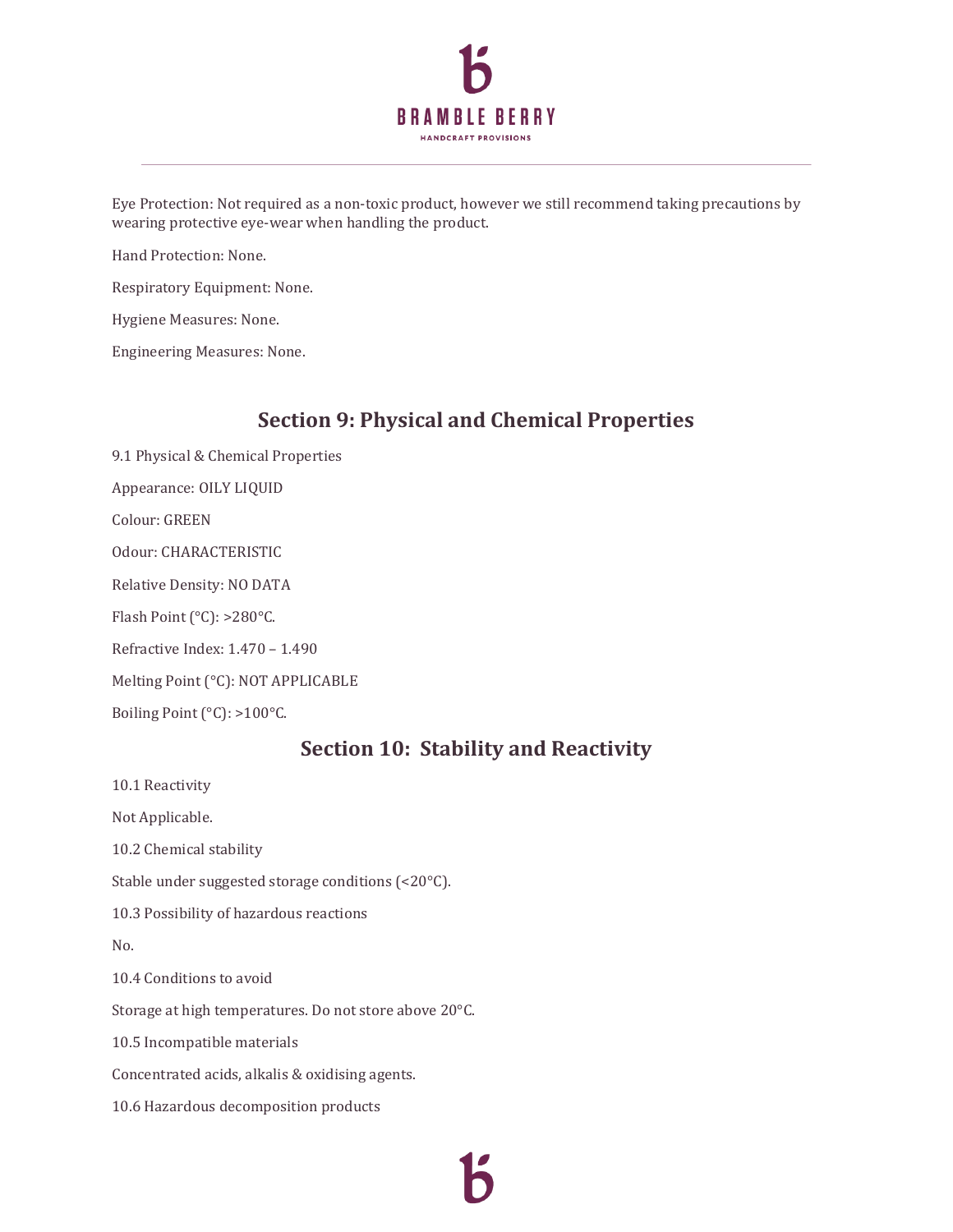

This product does not decompose under normal conditions. Under fire conditions the product will produce a mixture of irritating fumes & smoke.

## **Section 11: Toxicological Information**

#### 11.1 Toxicological effects

Acute Toxicity: A non-toxic product. For pharmaceutical & cosmetic use only. This product does not carry a microbiological specification as it is sterilised in the refining process. It does not contain any impurities. This product is not included in the list of substances prohibited in cosmetic products or subject to restrictions. It does not contain colorants, preservatives or UV filters (Annex II – VI of EU regulation 1223/2009).

Skin irritation: Not Applicable.

Eye damage or irritation: Not Applicable.

Respiratory or skin sensitivity: Not Applicable.

Germ cell mutagenicity: Not Applicable.

Carcinogenicity: Not Applicable.

Reproductive toxicity: Not Applicable.

STOT – single exposure: Not Applicable.

STOT – repeated exposure: Not Applicable.

Aspiration hazard: Not Applicable.

Other information: Not Applicable.

#### **Section 12: Ecological Information**

12.1 Toxicity Low - None. 12.2 Persistence & degradability >90% (OECD) 12.3 Bio- accumulative potential None. 12.4 Mobility in soil Low – None. 12.5 Results of PBT & VPVB assessment

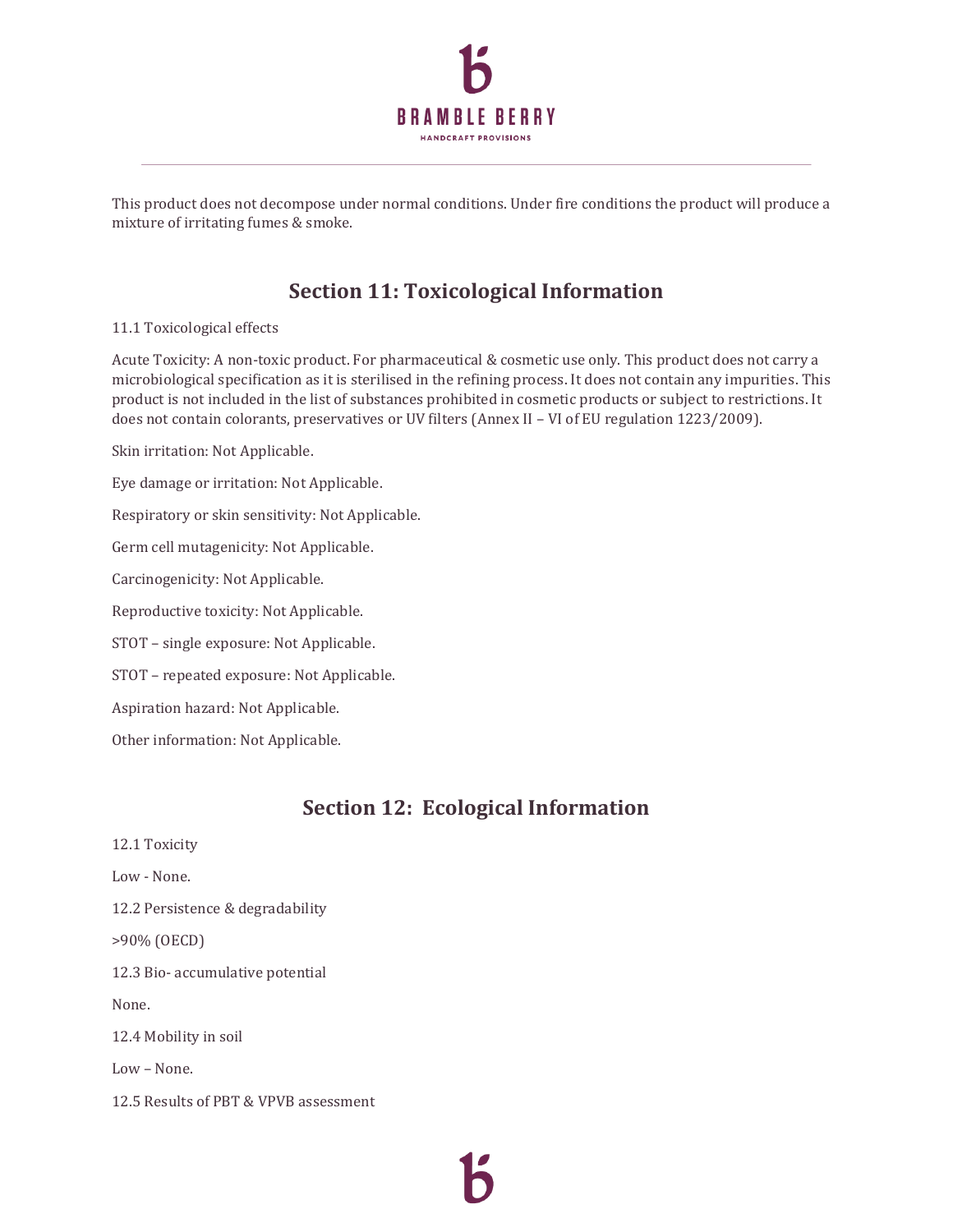

Not Available.

12.6 Other adverse effects

None.

## **Section 13: Disposal Conditions**

13.1 Waste treatment methods

Always recover spilled product. Discard waste material with authorized waste management services. Act in accordance with local & national waste regulations.

### **Section 14: Transport Information**

14.1 Transport Information

Warning icon: Road (ADR), Rail (RID), Sea (IMDG) and Air (ICAO), transport not restricted in drums or food tankers.

Shipping Name: Not Applicable.

UN Number (Road): Not Applicable.

ADR Class: Not Applicable.

Hazard Number (ADR): Not Applicable.

Hazchem Code: Not Applicable.

UN Number (Sea): Not Applicable.

IMDG Class: Not Applicable.

IMDG Pack GR.: Not Applicable.

EMS: Not Applicable.

UN Number (Air): Not Applicable.

Air Class: Not Applicable.

Air Pack GR.: Not Applicable.

## **Section 15: Regulatory Information**

15.1 Product specific safety, health & environmental regulations & legislation